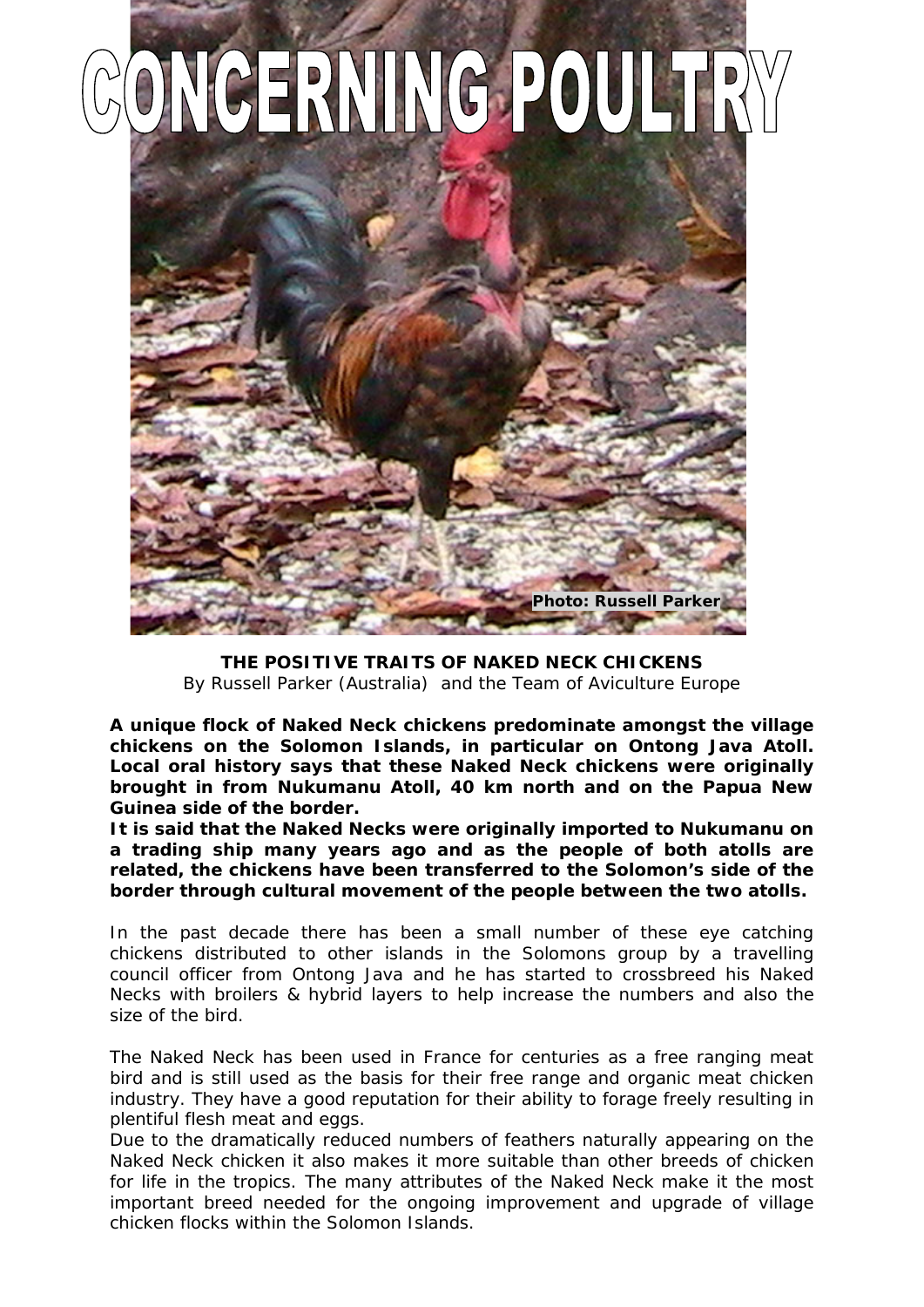However, as regulations regarding chicken importation into the country have become more stringent in recent years due to bird flu, it is virtually impossible to obtain such valuable genetic material as these Naked Necks anywhere else for the Solomons.

## **Naked Neck history**

The lack of exact information makes any attempt to clarify the origins of this breed very difficult.

According to certain historians and poultry specialists, the first chickens with naked necks were brought from Asia towards the end of the nineteenth century B.C. by Hun conquerors.

It has been known that for centuries naked neck chickens have been bred in south East Asia. They are tall, heavy (game) birds, like for instance the Madagascar Naked Neck (the Malgache) from the island Madagascar, east of the African coast. These chickens are extremely sparsely feathered being only fully in plumage on tails and wings - far less feathers than European naked neck fowl, like the French Cou nu du forez and the Transylvanian Naked Neck.

The latter breed was selected and perfected by breeders located near the towns of Sibiu and Sighisoara who presented it in 1875 as the 'Transylvanian Naked Neck' that could





Naked-neck Madagascar Malay.

be used as a dual purpose breed.

Soon afterwards there were relatively large populations of Naked Necks in Romania, Hungary, Germany and Austria, and the breed was imported to other countries as well. The Germans used the breed to to feed their troops in Africa; because of the extreme heat and humidity, only one breed managed to survive there – in the same time producing eggs and quality meat: Transylvanian Naked Necks.

**Left: Naked Neck breeding rooster at the Solomon Islands.**

## **Positive traits**

Naked neck chickens have the "Na"-gene, which is an incomplete dominant autosomal gene. There is still much attention paid to this gene and mainly for the purpose of uses in hot climates.

The gene Na / Na (homozygous) or (Na / na) (heterozygous) results in a slightly lower growth and feed efficiency at low ambient temperatures, but higher growth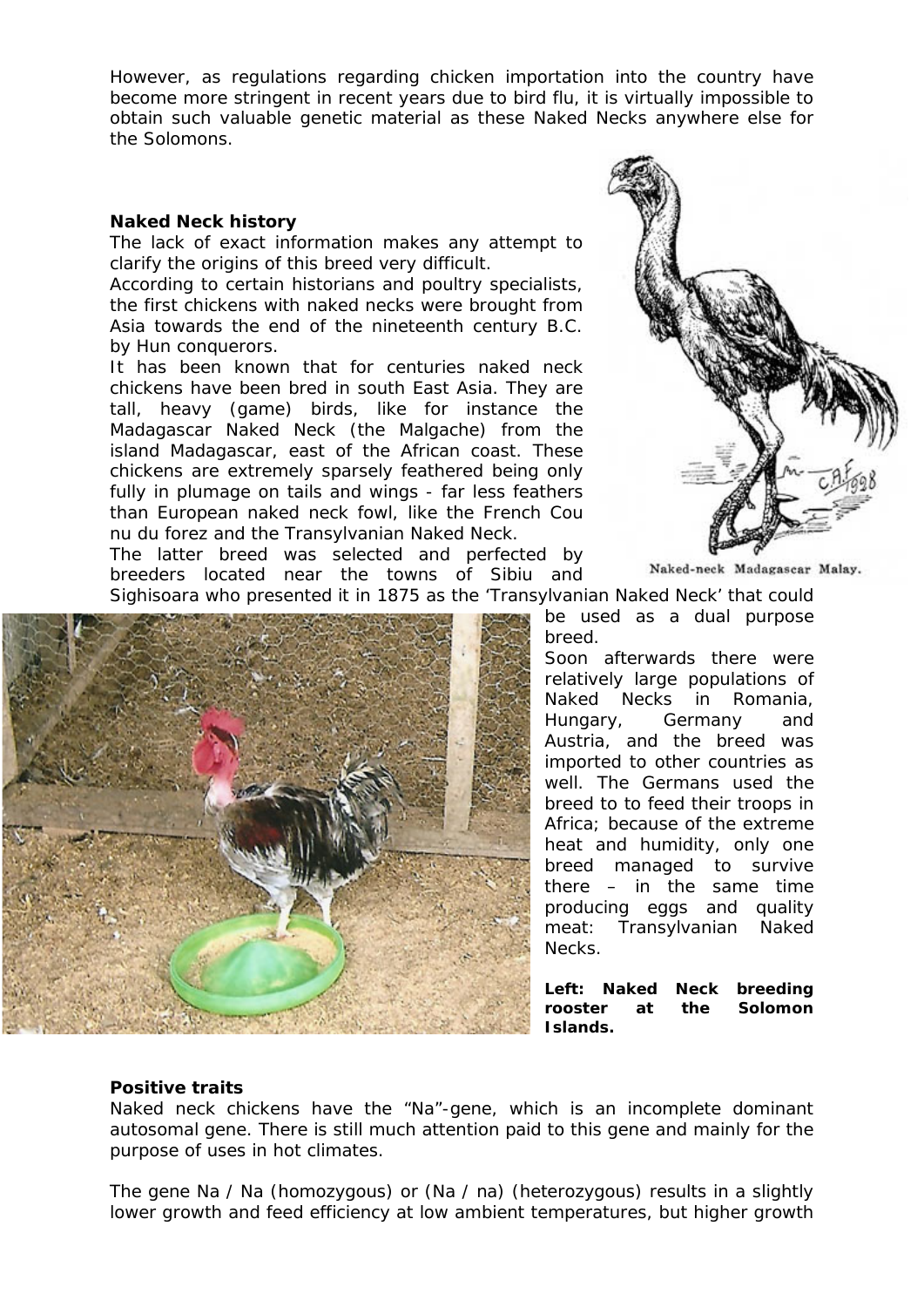and feed efficiency in hot climates. There is also a connection between the Na gene and laying capacity. The egg weight always appears slightly higher in carriers of the Na gene, while concerning egg production there is no or only a small negative effect of the Na gene at low temperature regions, but a clear positive effect in hot climates.

The greater weight of the eggs laid by naked neck hens is even noticeable when they are fed low protein feed. This could be explained by the fact that that a larger part of the protein ration is made available to the eggs rather than to feather growth.



It is known that long-term heat stress significantly reduces eggshell quality. This is amongst other due to respiratory alkalosis (as a result of panting to resists the rise in body temperature). Since naked neck chickens have better thermoregulation in dissipating heat stress more efficiently, even the egg shell

**Left and below: Black Ontong Java Naked Neck hen at the Solomon Islands.** 



quality will be better in the regions with hot climates.



**Left: Gold pullet from Ontong Java Atoll.**

#### **More positive traits**

Experiments have shown more positive traits: There is a direct relationship between the presence of the naked neck gene (Na) and the body weight of the birds – that is, the ones caring this gene tend to be heavier and with less abdominal fat, when compared to the birds without the gene (normally feathered). This observation is especially valid in regions with higher temperatures, where the Na gene carriers utilize food more efficiently, have a better immune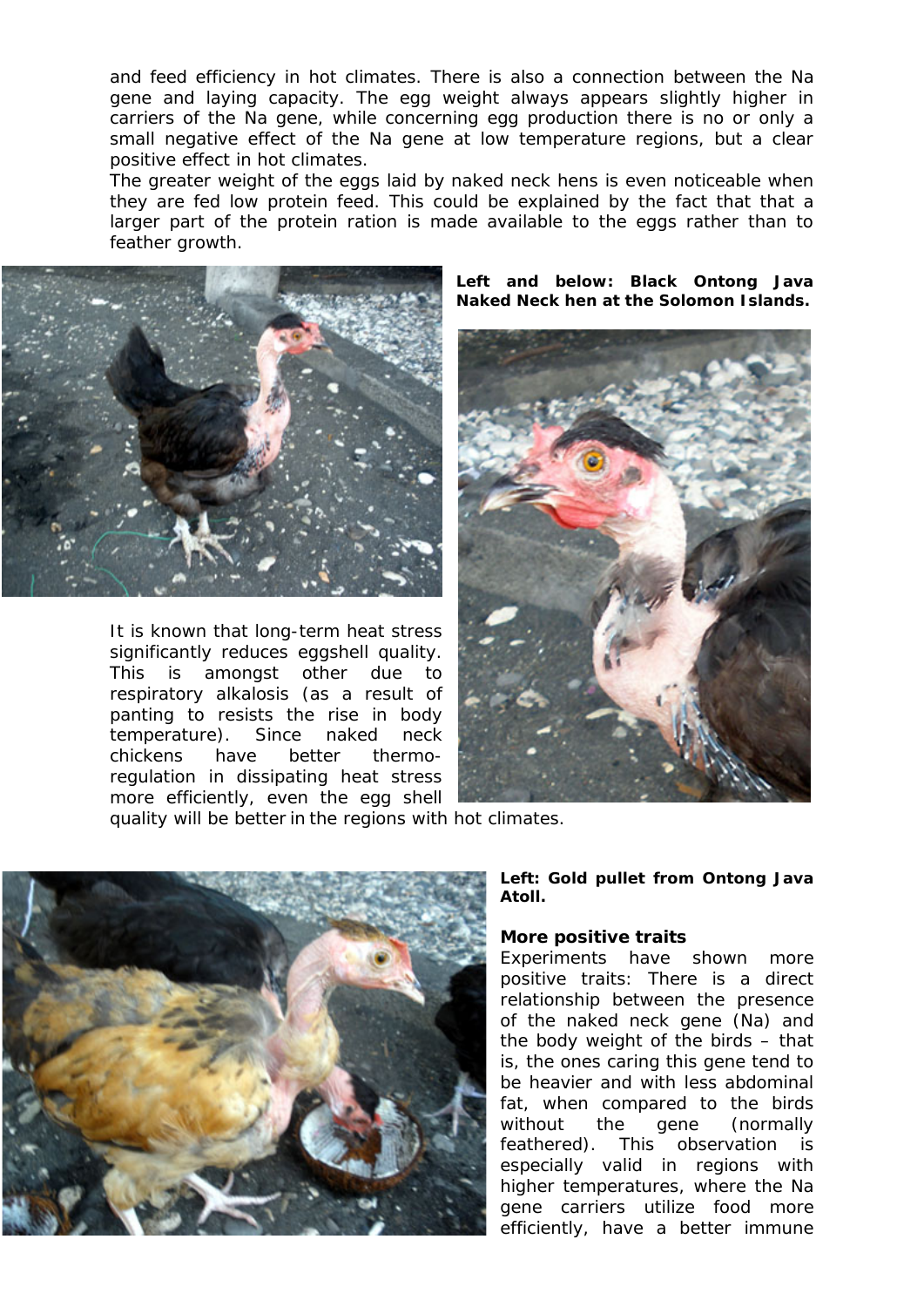response to diseases and gain body weight faster than normally feathered birds.

Either homozygous or heterozygous they have all the desired qualities as perfect double duty breed for free range. In addition, their meat is touted as extra tasty.

Moreover, observations have shown that less feather pecking occurs in chickens with the Na-gene.

**Right: 'Sasso'® Naked neck X44N Breeder cock. SASSO (France) is a world-leading breeder of traditional farm poultry, distributing its breeding stock to countries all over the world. Photo: Archives AE.** 



## **One negative trait…**

Several studies have documented reduction in hatchability of Na/Na embryos, and therefore the production of homozygous naked-neck chickens is not practical. However, Na/Na or Na/na male and female breeders have a normal reproductivity, and heterozygous naked-neck chicks hatch normally, thus the production of Na/na chickens will be as feasible as that of normal ones.



#### **A very useful gene**

So the NA gene appears to be a very useful gene for use in the tropics and subtropics. By the way, 'naked neck' emerges here in many indigenous varieties, and sometimes in a considerable percentage.

## **Left: A crate full Ontong Java Naked Necks. The white cockerel is a crossbred with a broiler.**

Naked Neck roosters or hens can very well be mated with a suitable 'native' chicken. The advantage is that the chicks will have the solid growth capacity of their naked-neck parent, will thrive well in your climate and the usual food, but also they will still taste and look like the native chickens which one is accustomed to, but with a (partially) naked neck.

The gene causing the naked neck is namely an incomplete dominant one, meaning not fully dominant and resulting in an intermediate form between the two types of bird. So even when crossed with a 'normally' feathered chicken, the trait will still be present in the first generation of chicks, but the crosses will usually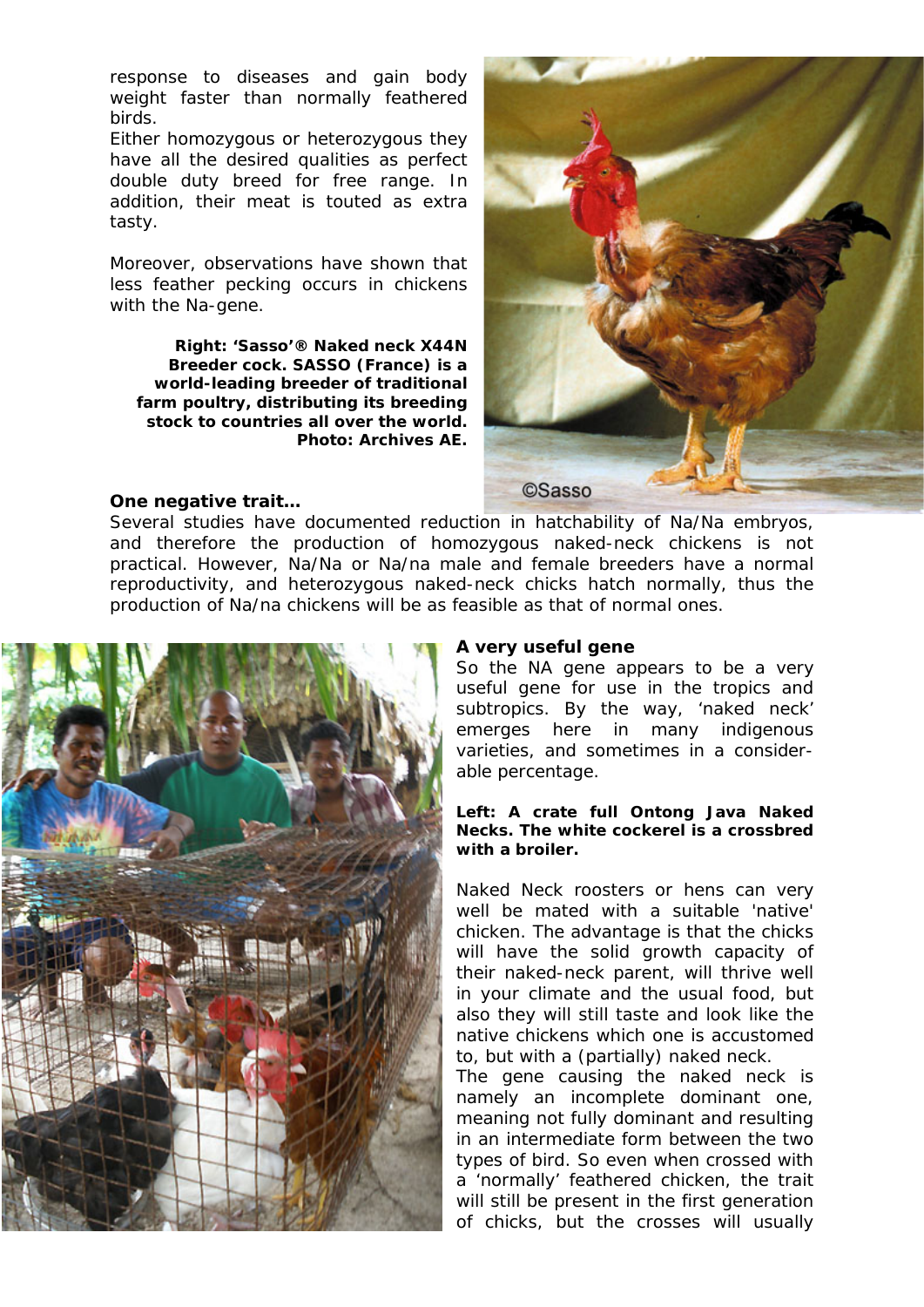have an 'extra patch' of feathers on the neck. Pure-bred Naked Necks have absolutely no feathers on the neck, and just some feathers on the top of the head. The crop region is also featherless, and a distinct mark that the bird is a pure-bred. The same naked neck gene causes the plumage to be less dense on the breast and abdomen; another useful trait that makes it easy to prepare as table bird.



#### **Left: Naked Neck hen & chicks at St. Cruz Island.**

**Naked Necks on the Solomon Islands** These naked necks that are originally from the Nukumanu Atoll are a valuable resource and need to be greatly multiplied in numbers so it can be distributed across the Solomons as a specialist breeding chicken villages. However, rescue of this valuable flock of chickens becomes more urgent every day. Global warming and all its connotations have now directly affected both our chicken world and the Solomon Islands in particular with the tidal flooding of Ontong Java Atoll and Sikiana Island in the far north of that country.



**Above: Golden Ontong Java Naked Neck hen.**